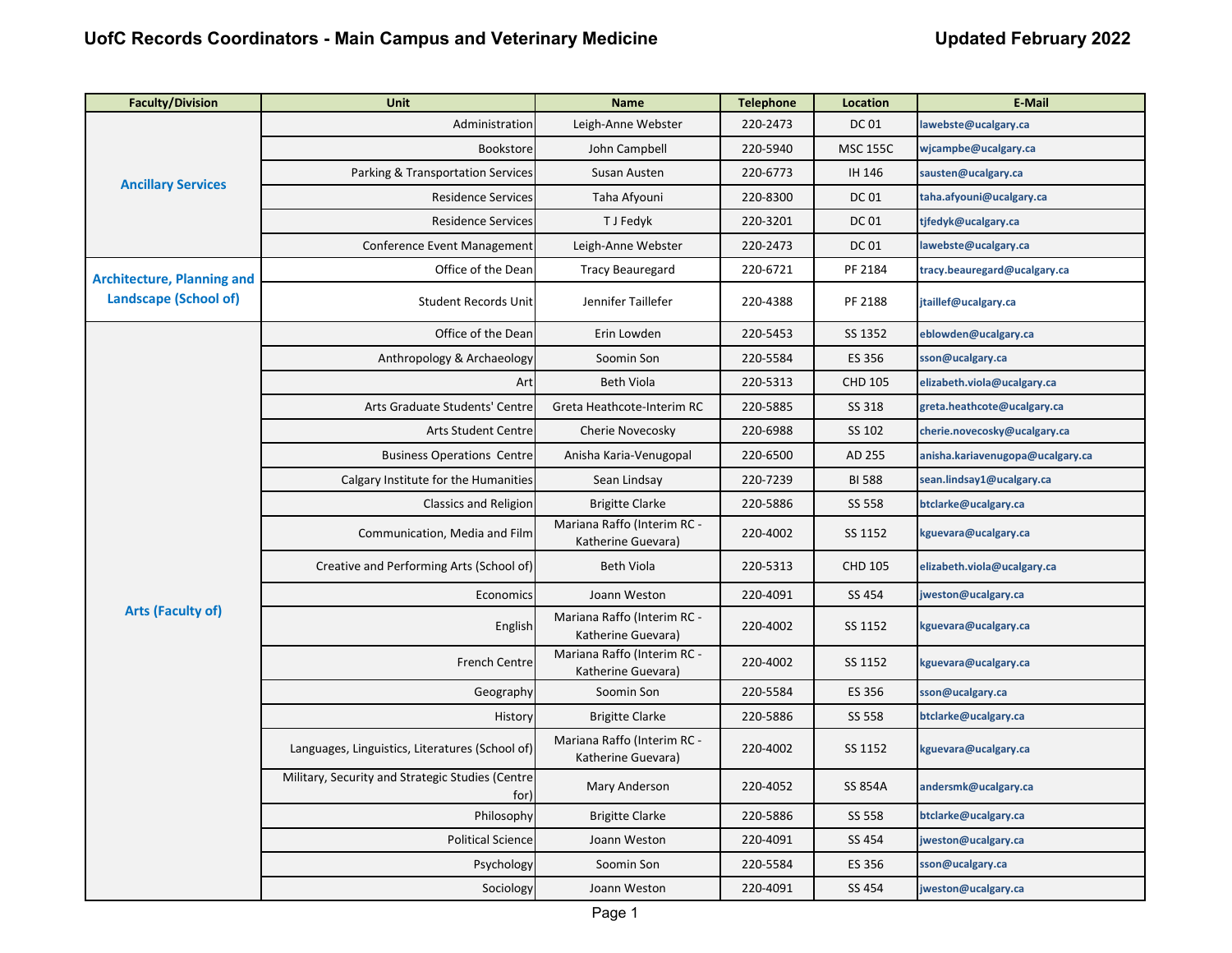| <b>Faculty/Division</b>                                 | <b>Unit</b>                               | <b>Name</b>                                                             | <b>Telephone</b> | <b>Location</b>             | <b>E-Mail</b>                                        |
|---------------------------------------------------------|-------------------------------------------|-------------------------------------------------------------------------|------------------|-----------------------------|------------------------------------------------------|
| <b>Chancellor and Senate</b><br>(Office of)             |                                           | Stephanie Green                                                         | 587-891-4354     | A 164                       | stephanie.green@ucalgary.ca                          |
|                                                         | Central Administration, Accounting        | Yayoi Kawagoe                                                           | 220-4106         | EDT 1120                    | yayoi.kawagoe@ucalgary.ca                            |
| <b>Continuing Education</b>                             | <b>Business and Professional Programs</b> | Suzanne Fitzhenry                                                       | 220-5053         | EDT 1104D                   | sfitzhen@ucalgary.ca                                 |
|                                                         | English Second Language Program           | Ryoko Takoda-Barret                                                     | 220-7630         | EDT1104C                    | rtakada@ucalgary.ca                                  |
| <b>Development Office</b><br><b>/Advancement Office</b> |                                           | Shauna Smalldon                                                         | 210-8628         |                             | shauna.smalldon@ucalgary.ca                          |
|                                                         | President's Office                        | Debra Chang-yen                                                         | 210-9106         | A 100                       | dchangye@ucalgary.ca                                 |
|                                                         | Provost & VP (Academic)                   | Katherine Zimmerman                                                     | 220-2559         | A 100                       | kzimmerm@ucalgary.ca                                 |
| <b>Executive Suite</b>                                  | VP(Finance)                               | Jessica Genato                                                          | 220-6435         | A 100                       | essica.genato@ucalgary.ca                            |
|                                                         | VP (Research)                             | Karen Pankraz                                                           | 220-7833         | A100                        | karen.pankraz@ucalgary.ca                            |
|                                                         | Facilities Management & Human Resources   | Tina Langford                                                           | 220-4338         | PP 010D                     | tlangfor@ucalgary.ca                                 |
| <b>Facilities</b>                                       | <b>Facilities Development</b>             | Marcia Smith                                                            | 210-6027         | PP 101                      | marcia.smith@ucalgary.ca                             |
|                                                         | Records Management                        | <b>Brent McPherson</b>                                                  | 210-7159         | <b>PP 060A</b>              | brmcpher@ucalgary.ca                                 |
|                                                         | Human Resources                           | Katarina Zivkov                                                         | 220-6195         | PP 018                      | kzivkov@ucalgary.ca                                  |
|                                                         | <b>Accounts Payable</b>                   | Maria McLaren                                                           | 220-3107         | MT 910D-D3                  | mfmclare@ucalgary.ca                                 |
|                                                         | <b>Accounts Receivable</b>                | Karly King                                                              | 220-6759         | MT 910C-C3                  | karly.king@ucalgary.ca                               |
|                                                         | Finance Services & Financial Reporting    | Kirsten Baird                                                           | 220-3754         | MT 901A                     | kirsten.baird@ucalgary.ca                            |
|                                                         | <b>Internal Audit</b>                     | Carol Moore                                                             | 210-6097         | MT 1010F                    | cmoore@ucalgary.ca                                   |
| <b>Finance</b>                                          | Treasury                                  | Isabella Ammirati                                                       | 210-6824         | MT 10th floor               | isabella.ammirati@ucalgary.ca                        |
|                                                         | Payroll / Payroll Accounting              | Alice Babich                                                            | 210-2638         | MT 820B-B1                  | alice.babich@ucalgary.ca                             |
|                                                         | <b>Research Accounting</b>                | Lorelei Ness                                                            | 220-6080         | MT 830E-E2                  | isabella.ammirati@ucalgary.ca                        |
|                                                         | Supply Chain Management                   | Leigh-Anne Webster                                                      | 220-2473         | <b>DC01</b>                 | lawebster@ucalgary.ca                                |
|                                                         | <b>Student Receivables</b>                | Julie Nguyen                                                            | 220-3136         | MT 830B-B3                  | jpnguyen@ucalgary.ca                                 |
|                                                         | Office of the Dean                        | Christine Abadingo                                                      | 220-4938         | ES1010                      | christine.abadingo@ucalgary.ca                       |
|                                                         | Office of the Dean                        | Belinda Cheung                                                          | 220-4938         | ES1010                      | hfcheung@ucalgary.ca                                 |
| <b>Graduate Studies (Faculty</b><br>of)                 | <b>School of Public Policy</b>            | Franquie Parkinson                                                      | 210-6110         | Downtown<br>Campus - 5th FL | franquie.parkinson@ucalgary.ca                       |
|                                                         | School of Public Policy                   | Lino John- on mat leave<br>(temporary replacement -<br>Michelle Sadden) | 210-7109         | Downtown<br>Campus - 5th FL | lino.john@ucalgary.ca<br>michelle.sadden@ucalgary.ca |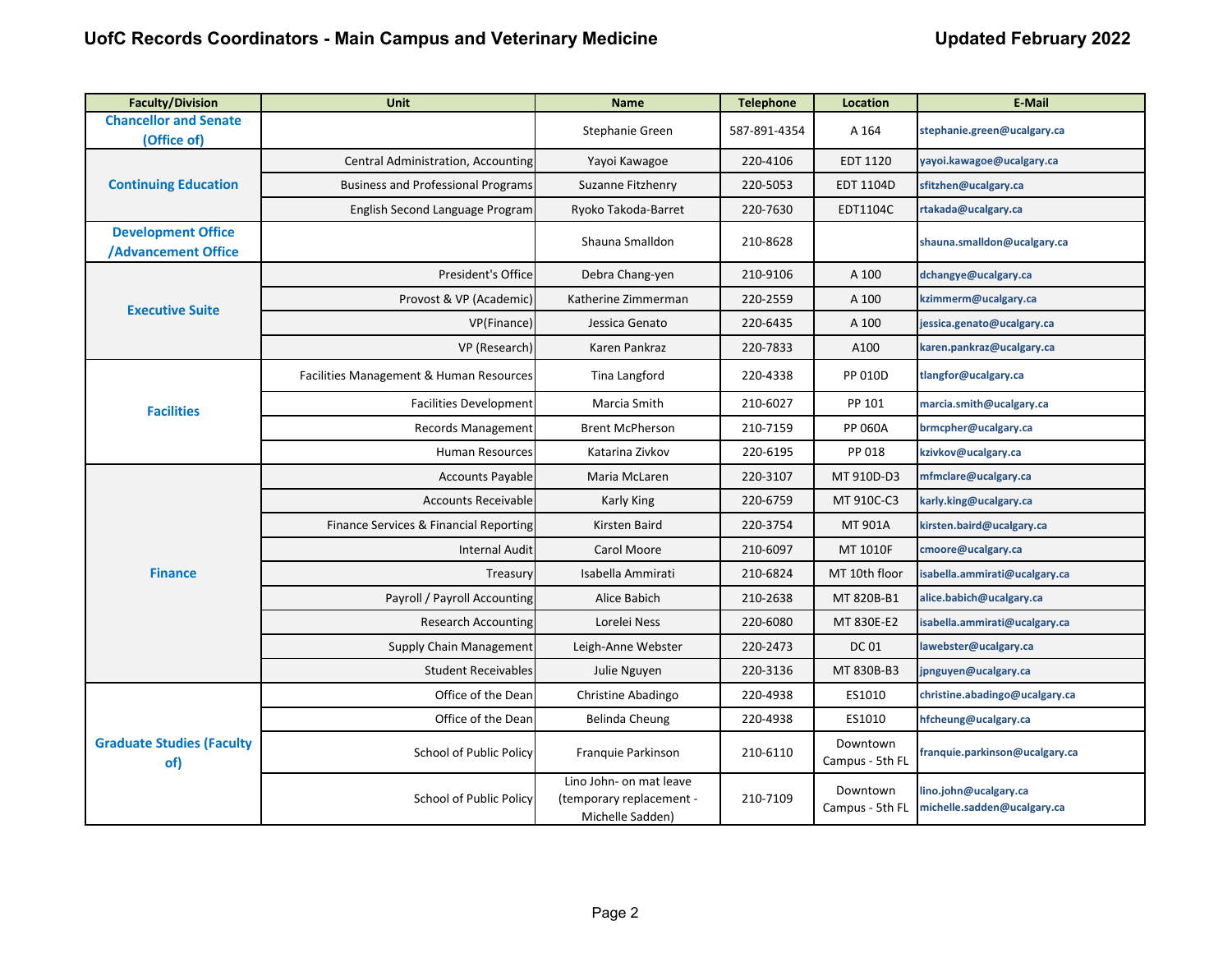| <b>Faculty/Division</b>                             | <b>Unit</b>                                                                      | <b>Name</b>             | <b>Telephone</b> | <b>Location</b>  | <b>E-Mail</b>                       |
|-----------------------------------------------------|----------------------------------------------------------------------------------|-------------------------|------------------|------------------|-------------------------------------|
| <b>Haskayne School of</b>                           | Office of the Dean                                                               | Karen Anderson          | 220-5530         | SH 343           | karen.anderson@haskayne.ucalgary.ca |
|                                                     | Accounting / Business Technology Management                                      | Sylvia Fuchek           | 220-3812         | SH 225           | sylvia.fuchek@haskayne.ucalgary.ca  |
|                                                     | Organizational Behavior & Human Resources /<br>Strategic & Global Management     | Robert Maigari          | 220-3253         | SH 443           | robert.maigari@haskayne.ucalgary.ca |
| <b>Business</b>                                     | Marketing / Entrepreneurship & Innovation /<br><b>Business &amp; Environment</b> | Leslie Holmes           | 220-3998         | <b>SH 487A</b>   | leslie.holmes@haskayne.ucalgary.ca  |
|                                                     | Finance / Operations & Supply Chain<br>Management                                | <b>Teree Young</b>      | 220-3819         | SH 123           | youngt@ucalgary.ca                  |
|                                                     | Operations and Facilities Administration                                         | vacant - tbd            | 220-3804         | SH 149           |                                     |
|                                                     | People Process and Solutions                                                     | Kyle Fraser             | 210-6128         | <b>MT 11xx</b>   | kyle.fraser@ucalgary.ca             |
|                                                     | <b>People Process and Solutions</b>                                              | Karen Goodwin           | 210-6128         | <b>MT 11xx</b>   | kgoodwin@ucalgary.ca                |
| <b>Human Resources</b>                              | Recruiting, Hiring & Onboarding                                                  | <b>Allison Parsons</b>  |                  | <b>MT 11xx</b>   | allison.parsons2@ucalgary.ca        |
|                                                     | Benefits, Leaves & Departures                                                    | Rita Huisman            |                  | <b>MT 11xx</b>   | rita.huisman@ucalgary.ca            |
|                                                     | <b>Staff Wellness</b>                                                            | Janine Low              | 220-2918         | MS 278           | janine.low@ucalgary.ca              |
| <b>Information Technologies</b>                     |                                                                                  | Shylin Miljan           | 210-7112         | MT 1201A         | shylin.miljan@ucalgary.ca           |
| <b>Institutional Analysis</b>                       |                                                                                  | Gity Semnani            | 220-5107         | MT 619           | gsemnani@ucalgary.ca                |
|                                                     | Office of the Dean                                                               | Cheryl Gathercole       | 220-5607         | <b>KNB 136</b>   | cheryl.gathercole@ucalgary.ca       |
|                                                     | <b>Active Living</b>                                                             | Logan Jones             | 220-3923         | <b>KN 101D</b>   | joneslc@ucalgary.ca                 |
|                                                     | <b>Active Living</b>                                                             | Belinda Schulz          | 220-4014         | <b>KN 101C</b>   | bschulz@ucalgary.ca                 |
| <b>Kinesiology (Faculty of)</b>                     | Olympic Oval                                                                     | <b>Kerry Dankers</b>    | 220-3009         | 00 165           | kerry.dankers@ucalgary.ca           |
|                                                     | <b>Student Program Office</b>                                                    | Jodie McGill            | 220-6762         | <b>KNB 143</b>   | jdmcgill@ucalgary.ca                |
|                                                     | <b>Sports Medicine Centre</b>                                                    | Kathy Saville           | 220-7037         | <b>KNB 115</b>   | saville@ucalgary.ca                 |
| Law (Faculty of)                                    | Office of the Dean                                                               | Vivian MacMurchy        | 220-5449         | MFH 4391         | vmacmurc@ucalgary.ca                |
|                                                     | Office of the Vice-Provost                                                       | <b>Barb Murray</b>      | 220-3765         | <b>TFDL 650B</b> | bmurray@ucalgary.ca                 |
| <b>Libraries &amp; Cultural</b><br><b>Resources</b> | Accounts-LCR                                                                     | Chieu Ta                | 220-8245         | <b>TFDL 652</b>  | cta@ucalgary.ca                     |
|                                                     | Archives and Special Collections                                                 | vacant - tbd            |                  |                  |                                     |
|                                                     | <b>Health Sciences Library</b>                                                   | Terri Lynne Martinez    | 220-6859         | HS 1492          | tlmartin@ucaglary.ca                |
|                                                     | Law Library                                                                      | vacant - tbd            |                  |                  |                                     |
|                                                     | Learning                                                                         | <b>Brenda MacDonald</b> | 220-5966         | <b>TFDL 252</b>  | blmacdon@ucalgary.ca                |
|                                                     | Collections                                                                      | vacant - tbd            |                  |                  |                                     |
|                                                     | <b>Nickle Galleries</b>                                                          | vacant - tbd            |                  |                  |                                     |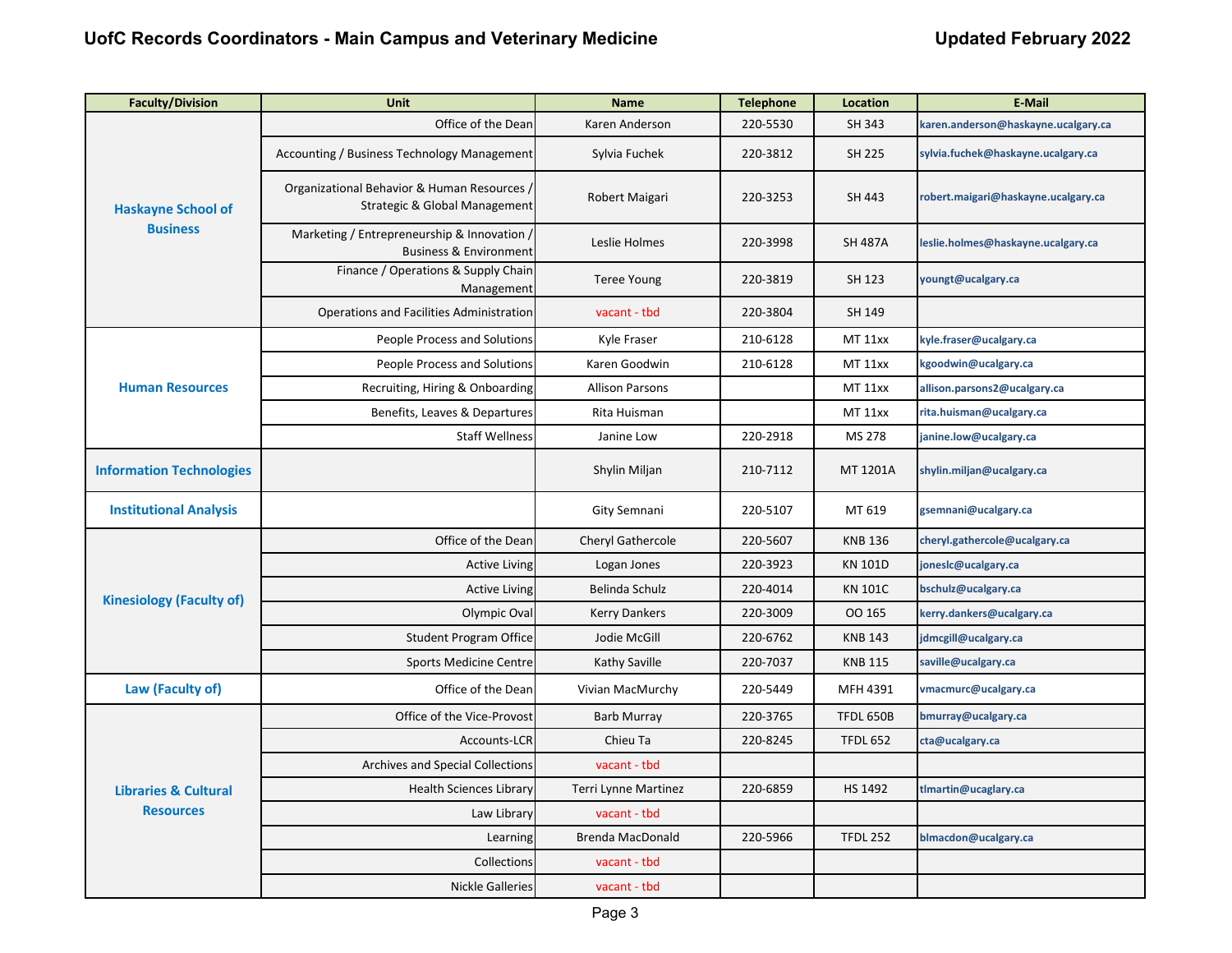| <b>Faculty/Division</b>                         | <b>Unit</b>                                    | <b>Name</b>                                                             | <b>Telephone</b> | <b>Location</b> | <b>E-Mail</b>                                                                                                                                                                                       |
|-------------------------------------------------|------------------------------------------------|-------------------------------------------------------------------------|------------------|-----------------|-----------------------------------------------------------------------------------------------------------------------------------------------------------------------------------------------------|
| <b>Nursing (Faculty of)</b>                     | Office of the Dean                             | Carrie MacKay                                                           | 220-2476         | PF 1231         | carrie.mckay@ucalgary.ca                                                                                                                                                                            |
| <b>Research Services</b>                        |                                                | Kim Campbell                                                            | 220-6354         | MT 6th fl       | campbek@ucalgary.ca                                                                                                                                                                                 |
|                                                 |                                                | Darlene Hiles                                                           | 220-9560         | MT 6th fl       | hiles@ucalgary.ca                                                                                                                                                                                   |
| <b>Risk</b>                                     | Risk Management & Insurance                    | Karma McEwen                                                            | 220-5843         | <b>MSC 255</b>  | kmcewen@ucalgary.ca                                                                                                                                                                                 |
|                                                 | Office of the Dean                             | <b>Stacey Chow</b>                                                      | 220-4653         | <b>BI 540</b>   | stacey@ucalgary.ca                                                                                                                                                                                  |
|                                                 | <b>Biological Sciences</b>                     | Gerri Evans                                                             | 220-6316         | <b>BI 186</b>   | gevans@ucalgary.ca or biosci@ucalgary.ca                                                                                                                                                            |
|                                                 | Chemistry                                      | Nilou Khoshnavaz                                                        | 220-5340         | SB 605          | nilou.khoshnavaz@ucalgary.ca or<br>chem.info@ucalgary.ca                                                                                                                                            |
|                                                 | <b>Computer Science</b>                        | Ariel Webster                                                           | 220-8110         | <b>ICT 602</b>  | ariel.webster@ucalgary.ca or<br>cpsc@ucalgary.ca                                                                                                                                                    |
|                                                 | Geoscience                                     | <b>Barb Gleeson</b>                                                     | 220-5184         | ES 118          | barbara.gleeson@ucalgary.ca or                                                                                                                                                                      |
| <b>Science (Faculty of)</b>                     | <b>Mathematics &amp; Statistics</b>            | Naomi Tanner (temp coverage<br>for Abigail Seguin's maternity<br>leave) | 220-5210         | MS 476          | naomi.tanner1@ucalgary.ca or<br>mathadmin@ucalgary.ca                                                                                                                                               |
|                                                 | Multi-disciplinary Program Office              | Sharon Schille                                                          |                  | <b>BI 540</b>   | sharon.schille@ucalgary.ca                                                                                                                                                                          |
|                                                 | Physics & Astronomy                            | Marion (Marni) Farrant                                                  | 220-5385         | SB605           | marion.farrant@ucalgary.ca or<br>phasoffice@ucalgary,ca                                                                                                                                             |
|                                                 | Undergraduate Science Centre                   | Lies Thompson                                                           | 220-3157         | SB 149          | lquintyn@ucalgary.ca                                                                                                                                                                                |
|                                                 | <b>Graduate Science Centre</b>                 | Greta Vardazaryan                                                       |                  |                 | greta.vardazaryan@ucalgary.ca                                                                                                                                                                       |
|                                                 |                                                | Cindy Lee                                                               | 220-6404         | <b>ENC 101</b>  | cindylee@ucalgary.ca                                                                                                                                                                                |
|                                                 | Office of the Dean                             | Jenny Cruickshank                                                       | 220-5598         | <b>ENC 202</b>  | jenny.cruickshank@ucalgary.ca                                                                                                                                                                       |
|                                                 |                                                | <b>Bethe Andreasen</b>                                                  | 210-5407         | <b>ENC 202</b>  | geoscience@ucalgary.ca<br>Febr<br>Imayer@ucalgary.ca<br>simi.paul@ucalgary.ca<br>nagy@ucalgary.ca<br>thatcher@ucalgary.ca<br>jodie.clark@ucalgary.ca<br>hhanley@ucalgary.ca<br>jkilback@ucalgary.ca |
|                                                 | Biomedical Engineering Graduate Program Office | Lisa Mayer                                                              | 220-3835         | <b>ENA 121C</b> |                                                                                                                                                                                                     |
|                                                 | Chemical & Petroleum Engineering               | Simi Paul                                                               | 220-7197         | <b>ENB 202</b>  |                                                                                                                                                                                                     |
| <b>Schulich School of</b><br><b>Engineering</b> |                                                | Julie Nagy Kovacs                                                       | 220-4825         | <b>ENF 262</b>  |                                                                                                                                                                                                     |
|                                                 | Civil Engineering                              | Chrissy Thatcher                                                        | 220-4824         | <b>ENF 262</b>  |                                                                                                                                                                                                     |
|                                                 | Electrical & Computer Engineering              | Jodie Clark                                                             | 220-5811         | <b>ICT 402</b>  |                                                                                                                                                                                                     |
|                                                 | Electrical & Software Engineering              | <b>Heather Hanley</b>                                                   | 220-4154         | <b>ICT 402</b>  |                                                                                                                                                                                                     |
|                                                 |                                                | Jennifer Kilback                                                        | 220-5806         | <b>ICT 402</b>  |                                                                                                                                                                                                     |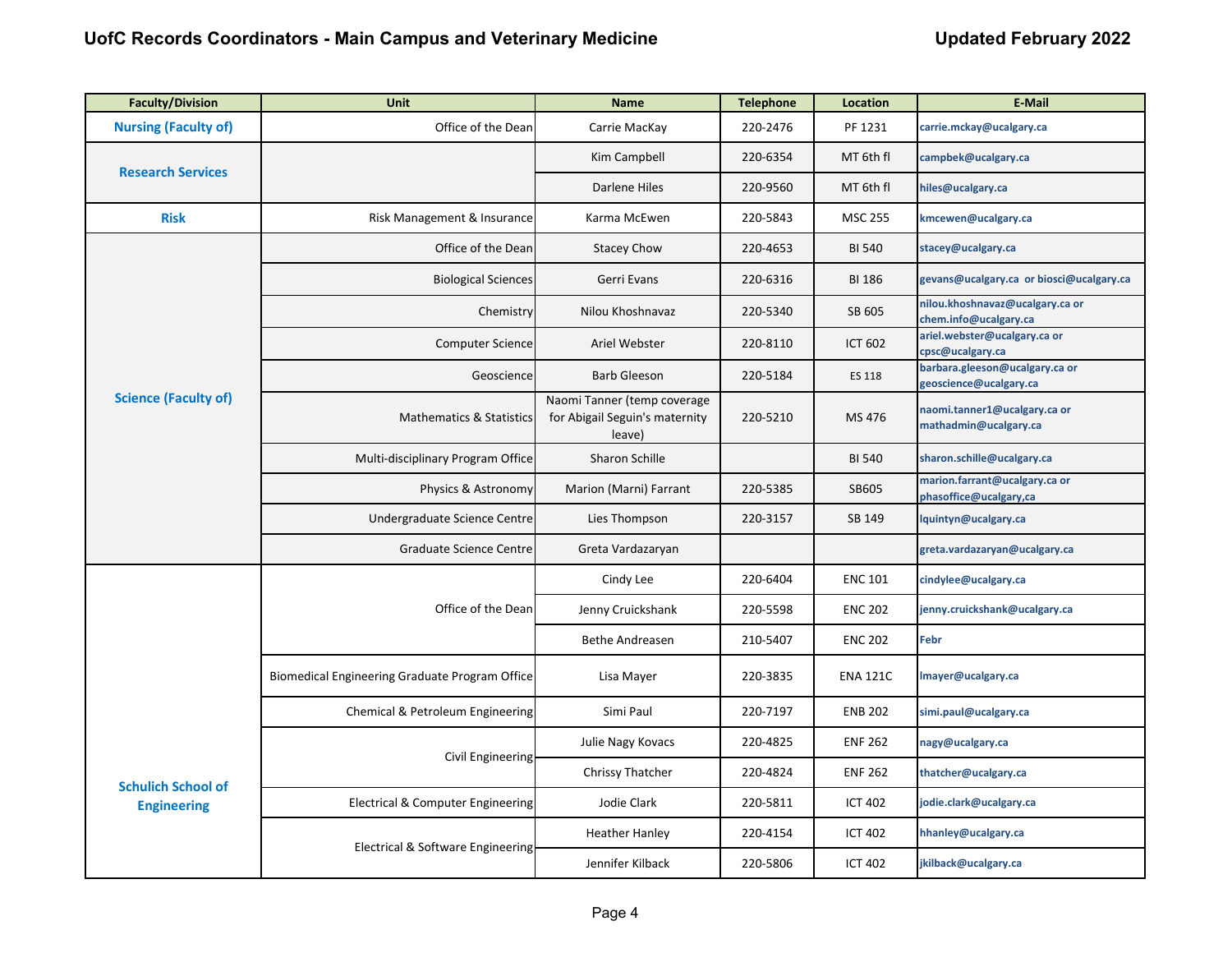| <b>Faculty/Division</b>                              | <b>Unit</b>                                           | <b>Name</b>           | <b>Telephone</b> | Location        | E-Mail                               |
|------------------------------------------------------|-------------------------------------------------------|-----------------------|------------------|-----------------|--------------------------------------|
|                                                      | <b>Engineering Student Centre</b>                     | Jenny Cruickshank     | 220-5598         | <b>ENC 204</b>  | jenny.cruickshank@ucalgary.ca        |
|                                                      | <b>Geomatics Engineering</b>                          | Julie Nagy Kovacs     | 220-4982         | <b>ENE 228C</b> | nagy@ucalgary.ca                     |
|                                                      |                                                       | Jodie Clark           | 220-5811         | <b>ICT 402</b>  | jodie.clark@ucalgary.ca              |
|                                                      | Mechanical & Manufacturing Engineering                | <b>Heather Hanley</b> | 220-4154         | <b>ICT 402</b>  | hhanley@ucalgary.ca                  |
|                                                      |                                                       | Jennifer Kilback      | 220-8072         | <b>MEB 507</b>  | jkilback@ucalgary.ca                 |
| <b>Social Work (Faculty of)</b>                      | Office of the Dean                                    | Theresa Eng           | 220-6397         | MT 304          | engt@ucalgary.ca                     |
|                                                      |                                                       | Aylin Arzola Salazar  | 220-5942         | MT 301          | aylin.arzolasalazar@ucalgary.ca      |
|                                                      | <b>Career Services</b>                                | Cynda Chan (Interim)  | 220-2691         | <b>MSC 188</b>  | cgmchan@ucalgary.ca                  |
|                                                      | <b>SES Administration</b>                             | Kathy Steinhauer      | 220-6580         | <b>MSC 276</b>  | ksteinha@ucalgary.ca                 |
|                                                      | <b>Enrolment Services</b>                             | Vivian Leung          | 220-2822         | MT 130          | vivian.leung1@ucalgary.ca            |
|                                                      | <b>Enrolment Services</b>                             | Carla Dodd            | 220-3827         | MT 116          | carla.dodd@ucalgary.ca               |
|                                                      | Leadership and Student Engagement                     | Naomi Proctor         | 220-5824         | <b>MSC 293</b>  | naomi.proctor@ucalgary.ca            |
| <b>Student &amp; Enrolment</b>                       | Office of the Registar                                | Tanya Shawlinski      | 220-7993         | MT 600          | tanya.shawlinski@ucalgary.ca         |
| <b>Services (SES)</b>                                | <b>International Student Services</b>                 | Lien Tran             | 220-xxxx         | <b>MSC 275</b>  | ien.tran1@ucalgary.ca                |
|                                                      | Writing Symbols Lodge                                 | Lucas Hale            | 210-7211         | <b>MCS 390Z</b> | ucas.hale1@ucalgary.ca               |
|                                                      | <b>Student Accessability Services</b>                 | Judy Smith            | 220-8237         | <b>MSC 452</b>  | usmith@ucalgary                      |
|                                                      | <b>Student Awards</b>                                 | Anita Gee             | 220-2871         | MT 130          | anita.gee@ucalgary.ca                |
|                                                      | <b>Student Wellness Services</b>                      | Savannah Carby        | 220-3594         | <b>MSC 370</b>  | savannah.carby@ucalgary.ca           |
|                                                      |                                                       | Tania Rueda           | 220-3592         | <b>MSC 370</b>  | tania.rueda@ucalgary.ca              |
| <b>University of Calgary</b><br><b>International</b> | Administration                                        | Tia Jai Civitarese    | 220-7702         | MT 501          | tia.civitarese@ucalgary.ca           |
|                                                      | Study Abroad Program                                  | Veronica Cardoso      | 220-8922         | MT 501          | veronica.valentimcardos0@ucalgary.ca |
|                                                      | University Legal Services                             | Tammy Faas            | 220-2557         | AD111           | tafaas@ucalgary.ca                   |
| <b>University Legal Services</b>                     | Protected Disclosure and Research Integrity<br>Office | Andrea Berbec         | 220-4439         | AD 116          | aberbic@ucalgary.ca                  |
|                                                      | Labour Relations                                      | Trisha McPherson      | 220-2186         | $MS-7$          | trisha.mcpherson@ucalgary.ca         |